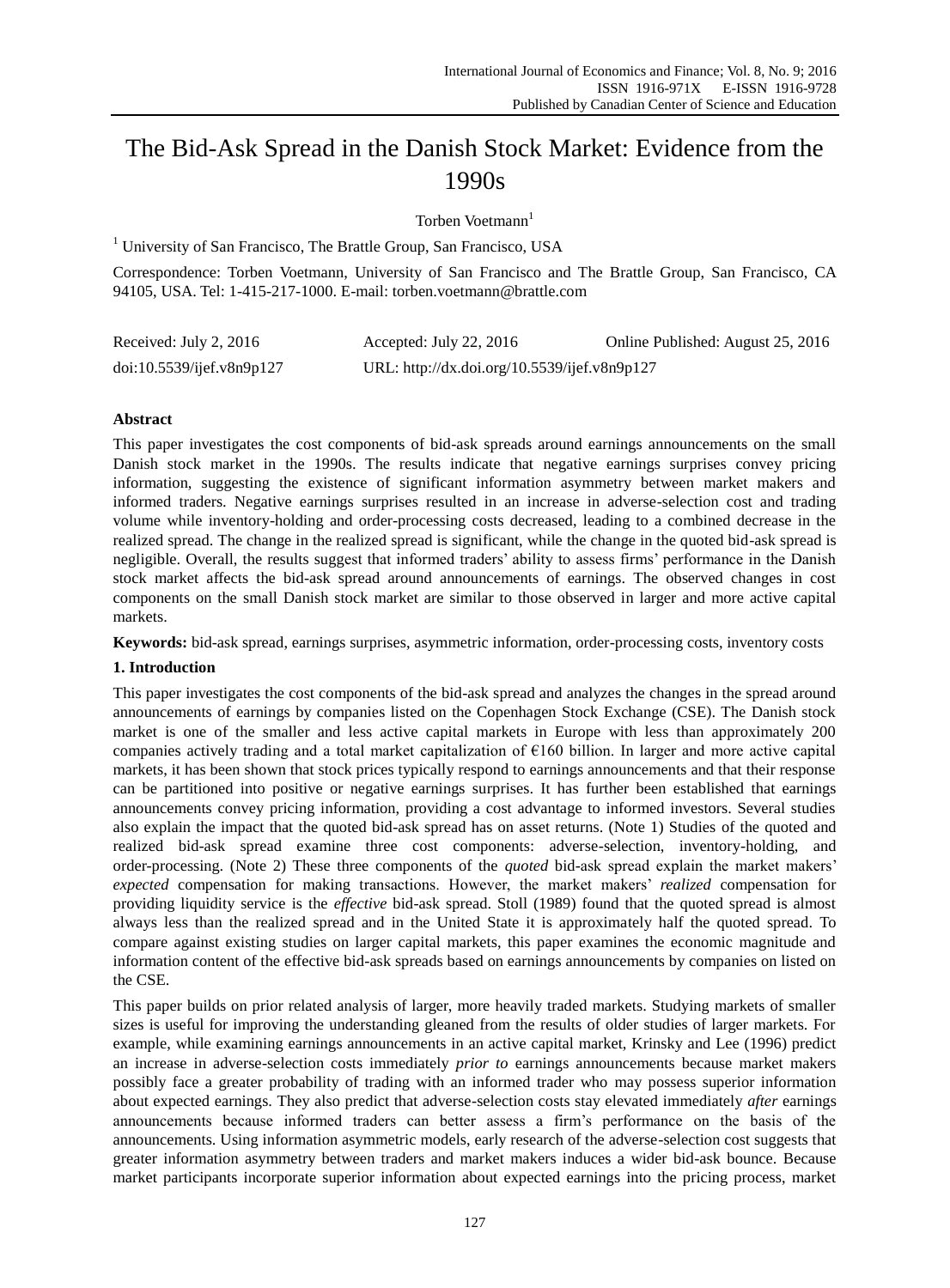makers are forced to widen this component of the spread as a temporary protection against information asymmetry.

This study confirms that in the Danish stock market, the absolute size of the bid-ask spread does not change around earnings announcements, but there are significant changes among the individual components of the spread, including an increase in the adverse-selection cost (from 52 percent of the spread immediately before the earnings announcements to 72 percent around the earnings announcements). The economic magnitude of these cost components is similar to those observed in larger capital markets (Gregoriou, 2013). Krinsky and Lee (1996) hypothesize that the increase in adverse-selection costs indicates an increase in market makers' informational uncertainty about informed traders. This study demonstrates that on the Danish stock market this predicted increase in adverse selection cost is offset by a decrease in inventory-holding and order-processing costs, with the result that the bid-ask spread is unchanged around earnings announcements.

This result is particularly pronounced around negative earnings surprises as compared to positive earnings surprises. A potential explanation for this result is that companies announcing lower than expected earnings create greater uncertainty among market participants than positive news. Overall, the results of studying the bid-ask spread of securities listed on the Danish stock market show evidence of a state of temporarily increased information asymmetry. This empirical observation is consistent with evidence from studying similar and larger capital markets (Note 3).

#### **2. Explanations of the Bid-Ask Spread**

Ho and Stoll (1981, 1983) made the first direct attempt to model the cost components of the bid-ask spread, further refining our understanding from earlier studies by Demsetz (1968) and Tinic (1972), which describe the market makers' ability to provide market participants liquidity service. Ho and Stoll (1981, 1983) explain the behavior of market makers as a necessary feature of trading activity occurring under conditions of uncertainty, noting that the bid-ask spread compensates market makers for changing their positions away from their preferred inventory levels. This inventory-holding cost is the part of the bid-ask spread that reflects the return to market makers for accumulating undesired inventory, i.e., the value of risks undertaken by specialists when they sustain a portfolio of stocks that is not fully diversified. The market makers uses the quoted bid-ask spread to adjust inventory holdings by raising (lowing) the bid and ask prices when inventory becomes low (high). Another component of the spread is the order-processing costs, which represents the market makers' costs of providing liquidity and processing services for buy and sell orders. The order-processing cost represents the market makers' fee for matching buying and selling orders and their insurance against failed transactions. Copeland and Galai (1983) and Glosten and Milgrom (1985) demonstrate that market makers' compensation for the risk of completing transactions with traders who possess superior information is obtained through the adverse-selection component. This cost induces a positive bid-ask spread whenever the risk of trading with informed traders is high. (Note 4)

#### *2.1 Existing Models to Measure the Bid-Ask Spread*

Roll (1984) presents a simple model to account for the impact the bid-ask spread has on asset returns. Roll shows that the covariance of transaction returns represents an estimation of the effective spread, i.e., the realized spread in an efficient market in which the observed market prices depend on a security's fundamental value and the difference between bid and ask prices (see also Stoll, 1989). The transaction price  $P_t$  is equal to a fixed fundamental value  $P_t^v$  plus half the spread  $\frac{1}{2} S I_t$ , where  $I_t$  is  $-1$  for bid prices and  $+1$  for ask prices. Roll (1984) assumes that  $I_t$  occurs with equal probabilities whether or not a trade is initiated by a buyer or a seller. Using this simple Roll model, the effective spread is best described by  $2\sqrt{-\text{cov}}$ . A potential weakness in Roll's description of the spread is that it only includes the order-processing cost when considering the fundamental value of the security. In addition, it assumes that the expected return is constant through time and that adverse-selection cost does not exist. Thus, decomposing the bid-ask spread into several components makes it difficult to explain the behavior of the spread while maintaining an assumption of constant expected returns.

Glosten (1985) provides an asymmetric information model to explain the adverse selection cost. Glosten shows that under risk-neutrality the common-information price is given by  $P = E[P^{\nu} | Q]$  where  $\Omega$  is the publicly available information set and the adverse-selection  $(A_a + A_b)$ , inventory-holding and order-processing  $(C_a + C_b)$ components are decomposed in the bid and the ask price. The spread is the sum of  $A_a + A_b + C_a + C_b$ . Assuming that all traders have the same information set, Glosten uses the following expectation operator for possible bid and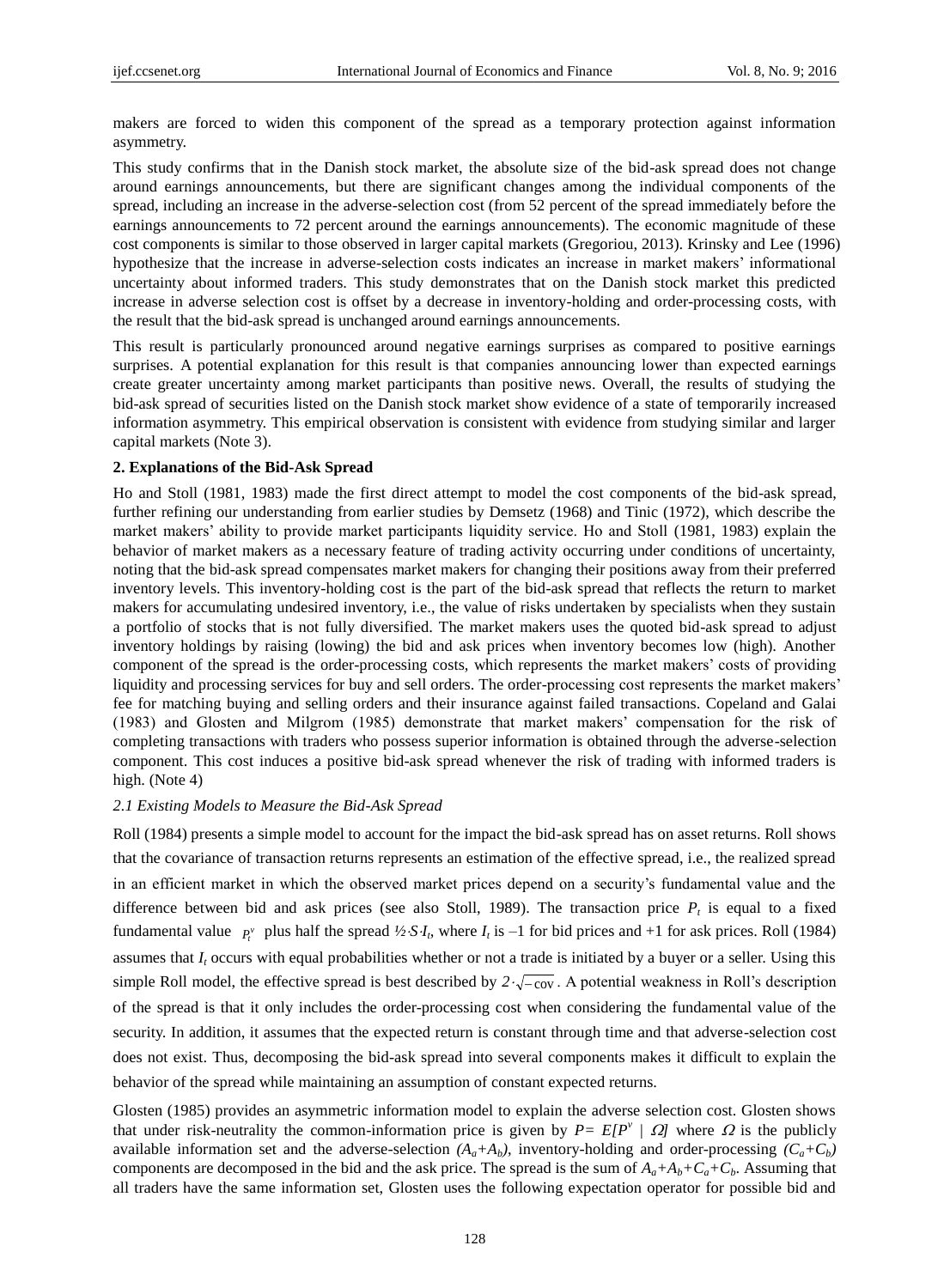ask prices;  $a(x)=E[P_v|\Omega \cup \{infty \text{st } v\}]$  and  $b(y)=E[P_v|\Omega \cup \{infty \text{st } v\}]$ , respectively. Assuming that the market makers determine bid and ask prices such that the expected costs are covered in the spread, the quoted bid and ask prices are:

$$
P_a = a(P_a) + C_a = P + (a(P_a) - P) + C_a = P + A_a + C_a \tag{1}
$$

$$
P_b = a(P_b) + C_b = P + (P-b(P_b)) + C_b = P + A_b + C_b \tag{2}
$$

An implication of the expected bid and ask prices is that only a portion of the total spread covers the costs. In addition, the impact of the quoted bid-ask spread on the transaction prices is a high correlation between the common information price after the *n*th transaction  $(P_n)$  and whether a trade  $(Q_n)$  is initiated by the buyer or seller, which takes the value –1 and +1, respectively. The next transaction price is  $E[P_n] = P_n + Q_n$ . Glosten (1985) shows that  $P_n$  and  $Q_n$  must be correlated due to the existence of adverse-selection costs. Similar to Roll (1984), Glosten shows that the changes in the transaction prices exhibits temporary reversals that may be attributed to temporarily depressed inventory-holding and order-processing costs while increases to the adverse-selection cost component tend to be permanent. Therefore, it is only the inventory-holding and order-processing costs that cause negative serial correlation in returns, which leads Glosten to argue that Roll's measure of the spread understates the realized spread.

George, Kaul and Nimalendran (1991) provide a model that allows for time-varying returns resulting in unbiased estimates of the spread and its components. They argue that positive autocorrelation in the expected time-varying returns otherwise creates an estimation bias. Stoll (1989) argues for unbiased estimates of the probability of a price reversal and price continuation, however, it has been suggested that Stoll's parameters may also be biased because they depend on nonlinear transformations of prices (e.g., Affleck-Graves, Hedge and Miller, 1994). To eliminate this estimation bias, George et al. (1991) suggest an alternative model that provides unbiased estimators. Their model assumes zero inventory-holding cost and uses OLS-regression to estimate the adverse-selection and order-processing costs of the spread. This model also depends on the assumption that the spread is independent of trade size and that there exists equal ex-ante probabilities for trading at the bid and the ask price. This estimation model allows for variance in the "true" expected return of a security, which affects the estimators of the level of the spread and its components. Affleck-Graves, et al. (1994) propose to test for differences between the cost components of stocks on the New York Stock Exchange (*NYSE*) and the National Association of Security Dealers Automated Quotations (*NASDAQ*)/National Market System (*NMS*). This approach permitted them to separate out the impact on the spread.

$$
S_i = \alpha_0 + \alpha_1 \cdot S_{qi} + \alpha_2 \cdot D + \alpha_3 \cdot (D \cdot S_{qi}) + \varepsilon \tag{3}
$$

where  $S_i = 2 \cdot \sqrt{-\text{cov}(RD_{ii}, RD_{ii-1})}$ ;  $RD_{it} = R_{iTt} - R_{ibt}$ ,  $R_{iTt}$  is the continuously compounded transaction return on

security  $i$  in period  $t$  and  $R_{iBt}$  is the continuously compounded return from bid quotes following transaction prices;  $S_{qi}$  is the quoted spread on security *i*; D is +1 if the stock is quoted on the NASDAQ and 0 if listed on NYSE. The most commonly used methodology to investigate the bid-ask spread follows that proposed by Glosten and Harris (1988), Stoll (1989), and George et al. (1991). However, recent studies are refining the decomposition of the bid-ask spread to examine the observed patterns of spread revisions either through transformations based on the transaction size or serially dependence of the expected returns.

#### *2.2 The Impact of the Transaction Process on the Bid-Ask Spread*

Roll (1984) argues that the transaction process of asset pricing introduces negative serial dependence. His argument is that observed price changes are not independent because transactions happen at either bid or ask prices causing an anticipated negative serial dependence. Consider the development in the bid-ask spread *S* at time  $t_0$ , where the ask and bid prices are  $P_o^a$  and  $P_o^b$ , respectively, and that all transactions have the same spread, *S*. The transaction price obtained by the market maker arrives randomly within the quoted bid-ask spread and any price within the bid-ask spread is equally likely. This suggests the quoted spread may be different from the effective or realized bid-ask spread. Thus, price changes are dependent on the arrival of unanticipated information arriving to the marketplace, i.e., with no new information there will be no serial covariance in price changes  $(\Delta P_f = P_f \cdot P_{t}I)$ . If  $P^{\nu}$  is fixed and the quoted prices can only take two values, then the changes in the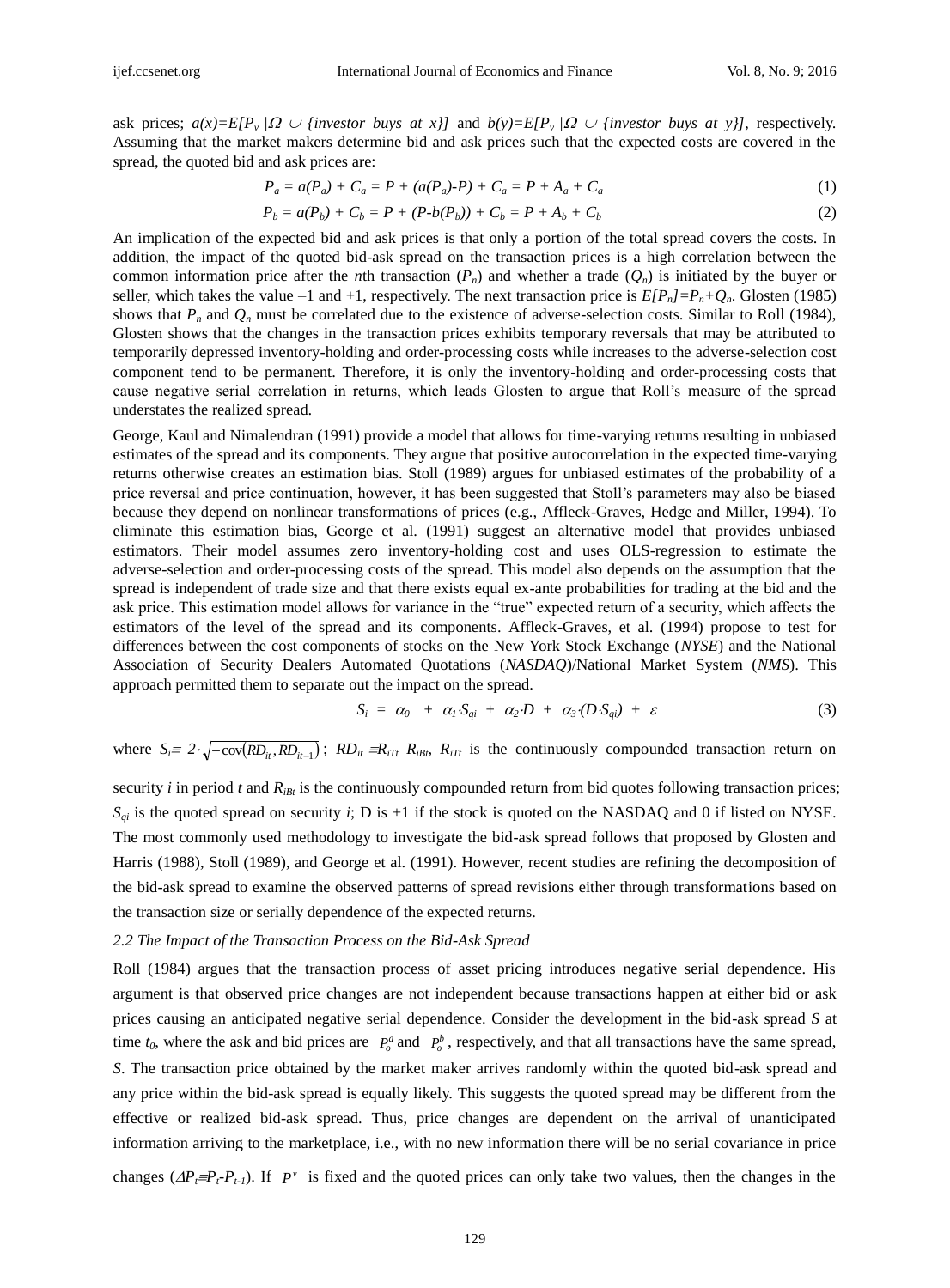fundamental value  $(P_t^v)$  displays only volatility and negative serial correlation. If the current transaction price is the ask price  $P_a$  (the bid price,  $P_b$ ) then a price change between  $P_t$  and  $P_{t-1}$  is 0 or s (0 or +s). The next price change between  $P_{t+1}$  and  $P_t$  is 0 or –s (0 or s). Thus, the probability distribution for successive price changes that is conditioned on no new information, is dependent on whether the last transaction was at the bid or the ask price. Roll (1984) shows that the variance of the observed prices is dominated by new information while the covariance does not depend on new information assuming efficient markets. Moreover, the spread-induced serial covariance is independent of the time increments in successive prices. Therefore, following Roll's assumption of a constant spread, the bid and ask prices will always bounce symmetrically around the fundamental price because the spread reflects only order-processing costs. This led Stoll (1989) to modify the possible paths of observed market prices with adjustments for inventory-holding costs and adverse-selection costs.



Figure 1. Descriptions of bid-ask spread components

Figure 1, Panel A is similar to Roll's (1984) description of the bid-ask spread that follows a naïve order-processing costs model. Panel B shows the inventory-holding costs as reflected by the spread. Based on these models, the market makers tend to change the spread relative to the fundamental price so that their inventories are maintained around a preferred level. Stoll (1989) argues that new transaction prices are determined in such a way that market makers are indifferent between bid or ask transactions and the inventory-holding costs move symmetrically around the initiated trade price. This leaves the market maker with *0.5S*, if a trade is reversed. Panel C reflects the spread from the adverse-selection costs, which moves similarly to the inventory-holding costs. This is because the transaction at bid (ask) indicates that the expected equilibrium price is assessed by the trader as lower (higher) than the current bid/ask. The price change assumes that traders possess superior information. The expected spread,  $(P_o^a - P_o^b)/2$ , changes when a transaction conveys information to the market makers, who revise the expected equilibrium price to  $(P_1^a - P_1^b)/2$ . Thus, Roll (1984) identified the differential quoted versus realized spreads, which is different from the opposite effect observed around earnings announcements.

Stoll (1989) extended Roll's (1984) model of the bid-ask spread by estimating the probabilities of price reversal and the magnitude of the price changes. Stoll suggests that the realized spread is smaller than the market makers' quoted spread because it depends only on adverse-selection and inventory-holding costs. Panel D shows all possible sequences of transaction prices starting at the bid price. The price continuation is  $\partial S$  and the size of the price reversal is  $(1-\partial)$ *S*, where  $\partial$  is between zero and one. The probability of a price reversal is  $\pi$  and a continuation is  $(1-\pi)$  and the covariance of transaction prices and quoted prices are: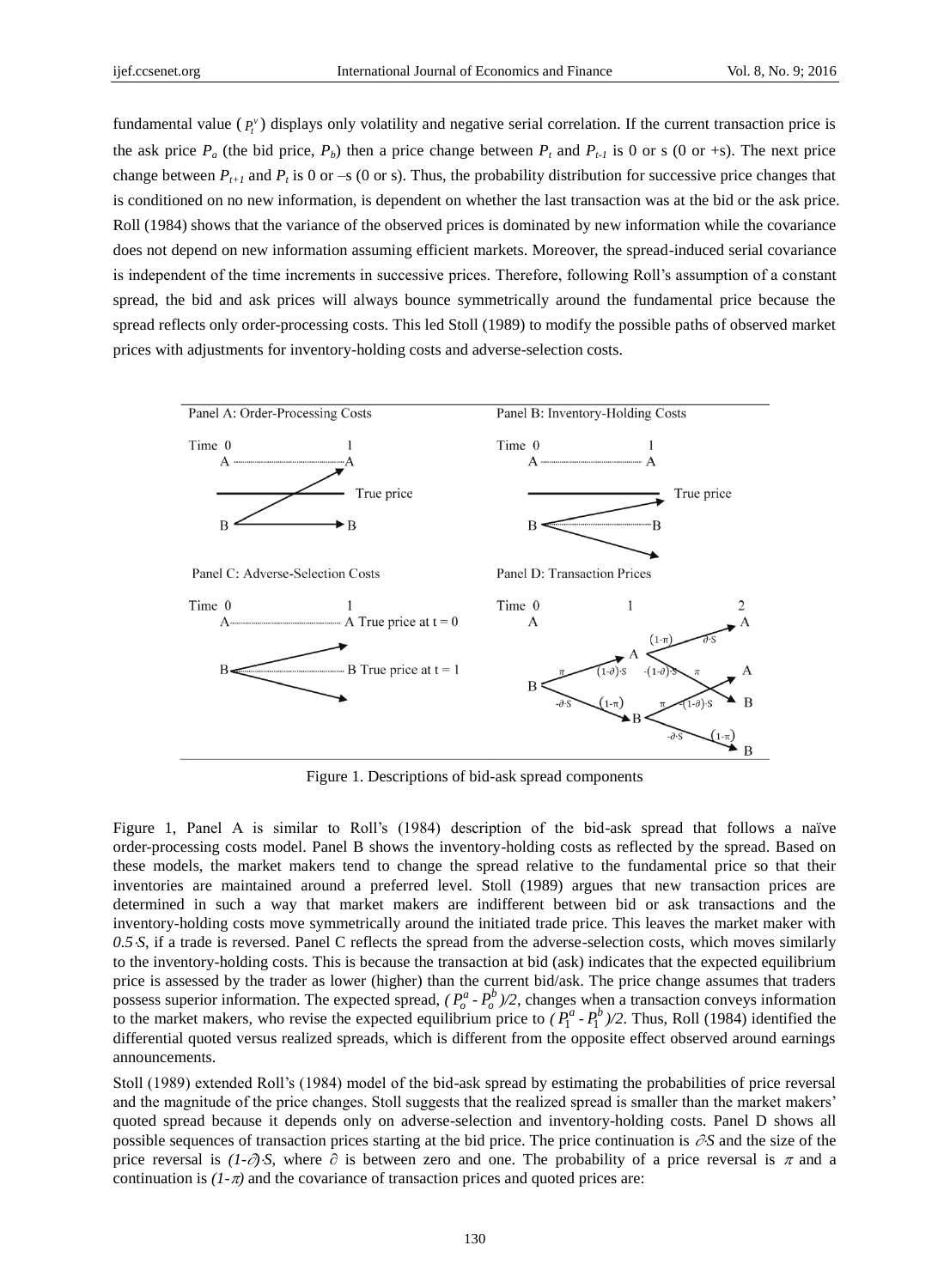$$
Cov_p \equiv cov(\Delta P_t^p, \Delta P_{t+1}^p) = S^2[\partial^2 (1-2\pi) - \pi^2 (1-2\partial)] \tag{4}
$$

$$
Cov_{a,b} \equiv cov\left(\Delta P_t^{a,b}, \Delta P_{t+1}^{a,b}\right) = S^2 \cdot \partial^2 \cdot (1 - 2\pi) \tag{5}
$$

With a constant spread the serial covariance for bid prices is equal to the serial covariance for ask prices. (Note 5) Empirical evidence shows that the probability of a reversal is greater than 0.5 and that the size of the price reversal  $\partial$  less than or equal to 0.5. As such, Roll (1984) assumes that  $\partial$  is equal to 0.0 and  $\pi$  is equal to 0.5 in the order processing model while Copeland and Galai (1983) and Glosten and Milgrom (1985) use  $\partial$  equal to 0.5 and  $\pi$  greater than 0.5 in their adverse-selection model. In the pure inventory-holding model by Ho and Stoll (1985), the parameters are  $\partial = 0.5$  and  $1 > \pi > 0$ .

As discussed above, according to both Roll (1984) and Stoll (1989), the realized spread will be smaller than the quoted spread in the absence of new information. However, in the presences of new information, as explained by Stoll, the three cost components behave differently. The next section discusses the data and estimation of the quoted and realized spread to examine the impact on the spread when new information is learned through announcements of earnings on the Danish stock market.

#### **3. Data and Empirical Estimation**

#### *3.1 Data from the Danish Stock Market*

The Danish stock market data includes transaction prices, price quotations, and annual earnings announcements for companies listed on the Copenhagen Stock Exchange between 1989 and 1996. A total of 976 earnings announcements are identified with available data from Datastream. The transaction prices are measured by the daily closing prices and the quoted prices are measured by the bid and ask prices. Observations where the daily bid-ask quotes could not be matched against the closing transaction price were excluded from the analysis. Due to data availability, three broad windows are used to measure the change in the bid-ask spread around the announcements of earnings. The *pre-event window* is from 45 days to 16 days before an earnings announcement, the *event window* is from 15 days before to 15 days after an announcement, and the *post-event window* is 16 days to 45 days following an announcement.

Table 1 shows data characteristics for each type of event window.  $Cov_b$ ,  $Cov_a$ , and  $Cov_b$  are the serial covariance of daily closing bid, ask and transaction prices. *S* is the average proportional bid-ask spread. *Price* is the cross-sectional average stock price in the event window. *Volume* is the average daily volume of trading in the event window. The turnover variable is the average cross-sectional turnover ratio in each event window. *Market value* is the average market capitalization in DKK of the companies included in the analysis.

| Panel A          | <b>Pre-Event</b> |           | Event     |           | Post-Event |           | <b>Difference</b> |              |               |
|------------------|------------------|-----------|-----------|-----------|------------|-----------|-------------------|--------------|---------------|
| Sample size      |                  | $N = 606$ |           | $N = 595$ |            | $N = 597$ |                   |              |               |
| Panel B          |                  |           |           |           |            |           | $Event -$         | $Post -$     | $Post -$      |
| Variable         | Mean             | Std       | Mean      | Std       | Mean       | Std       | Pre-Event         | Event        | Pre-Event     |
| $Cov_p$          | $-0.2604$        | 6.0997    | $-0.2267$ | 4.5169    | $-0.5493$  | 3.9977    | 0.0337            | $-0.3226$    | $-0.2888$     |
|                  |                  |           |           |           |            |           | (0.11)            | $(-1.31)$    | $(-0.97)$     |
| $Cov_a$          | $-0.3582$        | 2.2584    | $-1.0416$ | 5.4918    | $-1.3333$  | 4.4319    | $-0.6833$         | $-0.2918$    | $-0.9751$     |
|                  |                  |           |           |           |            |           | $(-2.84)^a$       | $(-1.01)$    | $(-4.84)^a$   |
| Cov <sub>b</sub> | $-0.5162$        | 4.4649    | $-0.8699$ | 4.0187    | $-1.1401$  | 5.9932    | $-0.3536$         | $-0.2703$    | $-0.6239$     |
|                  |                  |           |           |           |            |           | $(-1.45)$         | $(-0.91)$    | $(-2.05)^{a}$ |
| Spread, %        | 1.72             | 1.44      | 1.72      | 1.34      | 2.18       | 1.56      | 0.00              | 0.46         | 0.46          |
|                  |                  |           |           |           |            |           | (0.04)            | $(3.31)^{a}$ | $(3.31)^{a}$  |
| Price            | 496.18           | 562.46    | 494.27    | 582.60    | 486.12     | 552.24    | $-1.92$           | $-8.15$      | $-10.07$      |
|                  |                  |           |           |           |            |           | $(-0.06)$         | $(-0.26)$    | (0.33)        |
| Volume           | 16.18            | 36.48     | 19.62     | 50.01     | 15.74      | 35.17     | 3.44              | $-3.88$      | $-0.44$       |
|                  |                  |           |           |           |            |           | $(-1.25)$         | $(-1.34)$    | $(-0.12)$     |
| Turnover         | 5.20             | 11.47     | 6.06      | 13.43     | 5.18       | 11.11     | 0.87              | $-0.88$      | $-0.01$       |
| Ratio %          |                  |           |           |           |            |           | (1.10)            | $(-1.07)$    | $(-0.05)$     |
| Market value     | 2121.9           | 3980.1    | 2123.9    | 4128.2    | 2161.4     | 4075.1    | 1.99              | 37.46        | 39.44         |
|                  |                  |           |           |           |            |           | (0.01)            | (0.29)       | (0.31)        |

Table 1. Descriptive statistics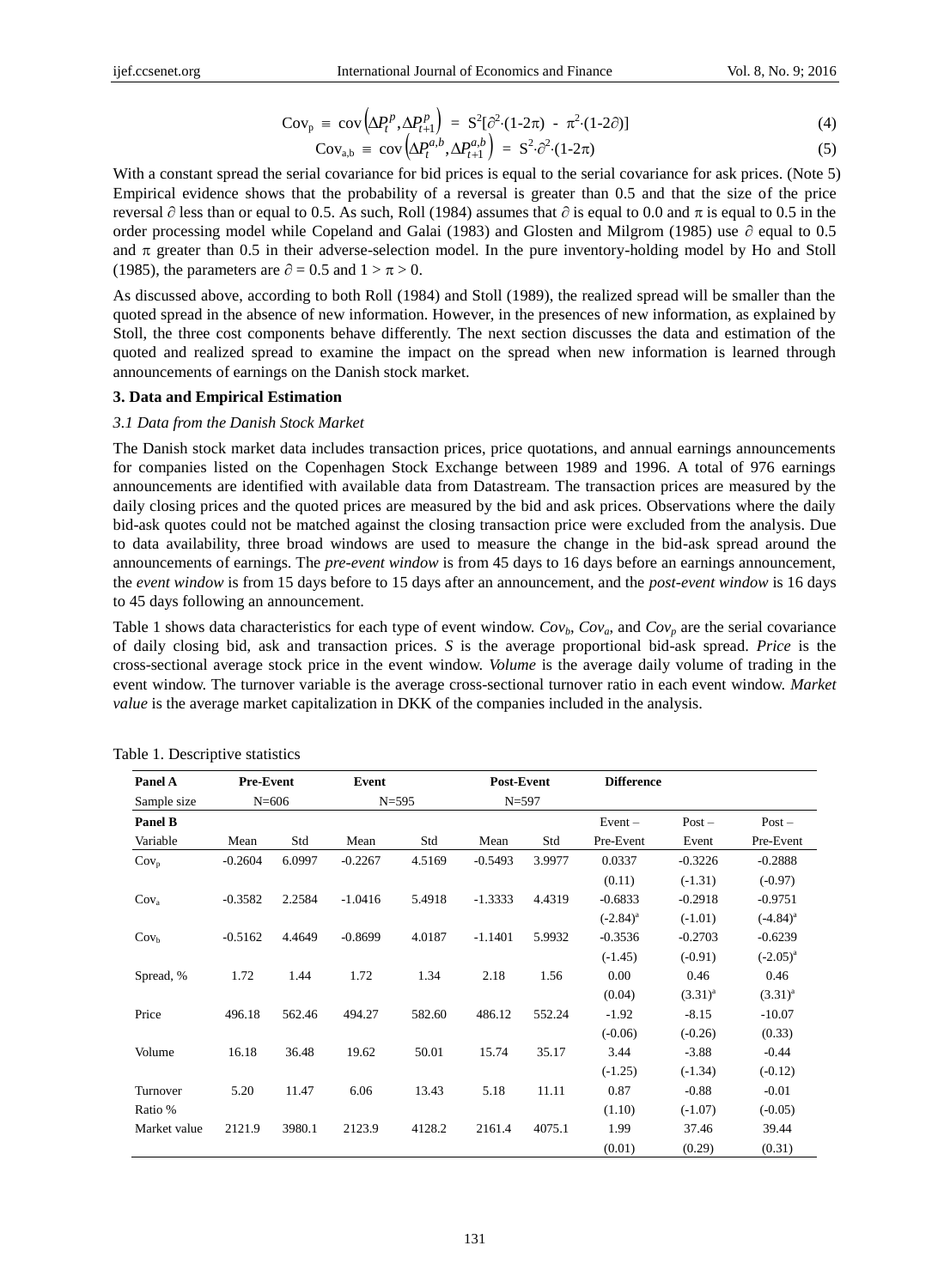| Panel C                                     |        |        |        |        |        |        |           |              |              |
|---------------------------------------------|--------|--------|--------|--------|--------|--------|-----------|--------------|--------------|
| $\%$<br>Spread,<br>$\overline{\phantom{a}}$ | 1.55   | 1.17   | 1.61   | 1.11   | 2.10   | 1.49   | 0.06      | 0.49         | 0.55         |
| Positive                                    |        |        |        |        |        |        | (0.59)    | $(4.34)^{a}$ | $(4.77)^{a}$ |
| $\%$<br>Spread,<br>$\overline{\phantom{a}}$ | 1.96   | 1.63   | 1.91   | 1.54   | 2.30   | 1.65   | $-0.05$   | 0.38         | 0.33         |
| Negative                                    |        |        |        |        |        |        | $(-0.39)$ | $(2.83)^{a}$ | $(2.39)^{a}$ |
| Price -                                     | 528.23 | 614.56 | 538.46 | 675.47 | 506.52 | 597,35 | 10.01     | $-31.72$     | $-21.71$     |
| Positive                                    |        |        |        |        |        |        | (0.18)    | $(-0.58)$    | $(-0.42)$    |
| Price -                                     | 453,23 | 505,39 | 452.46 | 494.08 | 459,77 | 508,48 | $-0.77$   | 7.31         | 6.54         |
| Negative                                    |        |        |        |        |        |        | $(-0.02)$ | (0.17)       | (0.15)       |

*Note.* The sample includes 976 earnings announcements from firms on the Copenhagen Stock Exchange between 1989 and 1996. The pre-event window is from 45 days to 16 day before an earnings announcement. The event window is from 15 days before to 15 days after an announcement. The post-event is 16 to 45 days after earnings announcement.  $Cov_b$ ,  $Cov_a$  and  $Cov_a$  are serial covariance of daily closing bid, ask and transaction price. *S* is the average proportional quoted bid-ask spread. *Price* is the cross-sectional average stock price for each event window. *Volume* is the average trading volume in the month. *Turnover* is the average cross-sectional turnover ratio for each period. Market value is the average market value of the firms in the sample. t-statistics are shown in parentheses.<sup>a,b</sup> Indicate statistically significance at the 5 and 1 percent level, respectively.

Table 1 shows that the transaction volume (the number of outstanding shares times their transaction prices) and the turnover ratio (the number of shares traded divided by the outstanding shares) increase around earnings announcements, as predicted by Krinsky and Lee (1996). The mean differences, however, around the event window are not statistically significant. Admati and Pfleiderer (1988) argue that an increase in trading volume induces lower adverse selection, while Foster and Viswanathan (1990) suggest that an increase in volume induces greater information asymmetry. However, they agree that an observed increase in volume may have significant impact on the adverse-selection cost in the realized bid-ask spread. The univariate results in Table I suggest that changes in volume are not closely linked to information asymmetry and therefore not closely linked to the spread, reflecting that the relationship between the cost components is complex. Transactions on the Danish stock market suggest that the average proportional bid-ask spread increase between the event and post-event window and it is statistically significant at the 5 percent level, while the change between the pre-event and event windows does not show an increase that is statistically significant. Krinsky and Lee (1996) argue that earnings announcements have an impact on information asymmetry because of changes in the individual components in the bid-ask spread.

Table 1 shows that the serial covariance of the quoted bid and ask prices undergoes a significant increase from the pre-event window to the event and post-event windows. A possible interpretation of the wider quoted bid-ask spread around earnings announcements is that the market makers suspect an increased level of information asymmetry. Jaffe and Winkler (1976) argue that firm-specific information may lead to greater information asymmetry, i.e., differences in the trading behavior of informed versus uninformed market participants. A wider bid-ask spread offsets higher expected losses to the market makers for trading with informed investors.

The univariate results in Table I when comparing changes in volume and spread suggest conflicting evidence regarding the relevance of information asymmetry to the bid-ask spread. Thus, the next section investigates and presents multivariate results of the magnitude of the bid-ask spread and the behavior of the three individual cost components.

## *3.2 Empirical Estimation*

Multivariate regressions are used to estimate the three cost components: adverse-selection, the inventory-holding, and the order-processing, regressing the observed serial covariance against the squared bid-ask spread. Following Krinsky and Lee (1996), the estimated parameters are obtained for each event window by averaging the estimates of the OLS coefficients of  $\alpha_l$  and  $\beta_l$ . The proportional bid-ask spread is dependent on the observed serial covariance from the difference in transaction returns and the bid-bid and ask-ask returns, i.e., the quoted bid to realized bid. Returns are used instead of price differences to eliminate the autocovariance in time-varying expected returns (George et al., 1991). Regressions (6) and (7) are used to estimate the price continuation parameter  $\partial$  and the probability for a price reversal  $\pi$ .

$$
Cov_p = \alpha_o + \alpha_l \cdot S^2 + u \tag{6}
$$

$$
Cov_{a,b} = \beta_o + \beta_I S^2 + v \tag{7}
$$

*S* denotes the quoted proportional spread as the difference between the ask and bid prices, divided by the average of the ask and the bid;  $cov_p$  is the serial covariance of the returns of the transaction closing prices;  $cov_{a,b}$  is the serial covariance of the returns of the bid and ask prices; *u*, *v* are random errors. The intermediate values of  $\partial$  and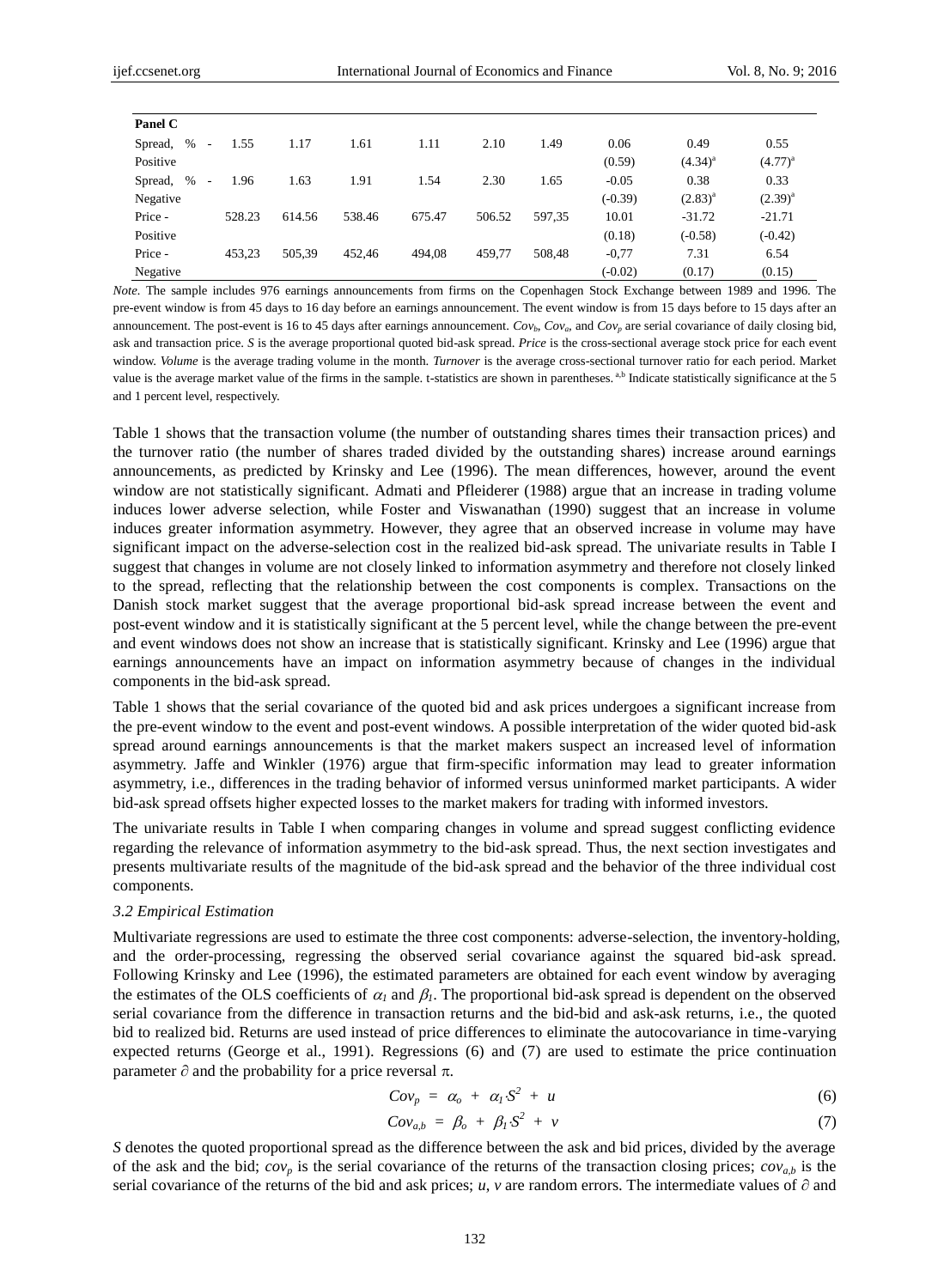$\pi$  are found from two auxiliary equations that express the parameters used to estimate the magnitude of the bid-ask spread.

$$
\alpha_l = \partial^2 \left(1 - 2 \cdot \pi\right) - \pi^2 \left(1 - 2 \cdot \partial\right) \tag{8}
$$

$$
\beta_l = \partial^{-2} (l - 2 \cdot \pi) \tag{9}
$$

Stoll (1989) presents three empirical assumptions for  $\pi$  and  $\partial$ . First, the market is efficient in the sense that the expected price change in a security is independent of current and past information. Second, the quoted bid-ask spread, *S*, is constant over the analyzed period of one-month. It is possible to relax this assumption to allow for random variations in the bid-ask spread. Third, all transactions are carried out at the highest bid and or at the lowest ask price available in the market. Based on these assumptions the three cost components of the bid-ask spread are determined as:

$$
Adverse-selection costs: [1 - 2(\pi - \partial)]
$$
\n(10)

Inventory-holding costs:  $2 \cdot (\pi - 0.5)$  (11)

Order-processing costs: 
$$
(1-2 \cdot \partial)
$$
 (12)

Stoll's (1989) method provides estimates of the cost in cents for each component of the spread per dollar of stock price, multiplying the proportional components of the percentage-spread to measure the costs per dollar of price. Table 2 shows the results of serial covariance against the squared proportional bid-ask spread for the *pre-event*, *event*, and *post-event window.*

Table 2. Regression results

| Panel A: Bid          | Dependent Variable | $\beta_0$   | $\beta_1$   | $R^2$  |
|-----------------------|--------------------|-------------|-------------|--------|
| Pre-event             | Cov <sub>b</sub>   | $-0.000022$ | $-0.058436$ | 0.0205 |
|                       |                    | $(-1.13)$   | $(-3.56)$   |        |
| Event                 | Cov <sub>b</sub>   | $-0.000069$ | $-0.038617$ | 0.0071 |
|                       |                    | $(-3.68)$   | $(-2.06)$   |        |
| Post-event            | Cov <sub>b</sub>   | $-0.000096$ | $-0.024896$ | 0.0033 |
|                       |                    | $(-3.50)$   | $(-1.41)$   |        |
| Panel B: Ask          |                    |             |             |        |
| Pre-event             | $Cov_a$            | $-0.000020$ | $-0.031281$ | 0.0229 |
|                       |                    | $(-2.01)$   | $(-3.77)$   |        |
| Event                 | $Cov_a$            | $-0.000086$ | $-0.039381$ | 0.0039 |
|                       |                    | $(-3.35)$   | $(-1.53)$   |        |
| Post-event            | $Cov_a$            | $-0.000076$ | $-0.080244$ | 0.0635 |
|                       |                    | $(-3.85)$   | $(-6.36)$   |        |
| <b>Panel C: Price</b> |                    |             |             |        |
| Pre-event             | $Cov_p$            | 0.000033    | $-0.116876$ | 0.0439 |
|                       |                    | (1.23)      | $(-5.27)$   |        |
| Event                 | $Cov_p$            | 0.000012    | $-0.072412$ | 0.0197 |
|                       |                    | (0.56)      | $(-3.46)$   |        |
| Post-event            | $Cov_p$            | 0.000037    | $-0.128872$ | 0.2012 |
|                       |                    | (2.27)      | $(-12.26)$  |        |

*Note.* Regression of serial covariance against the squared proportional bid-ask spread for the pre-event, event, and post-event window*. Covb*, *Cova*, and *Cov<sup>p</sup>* are serial covariance of daily closing bid, ask and transaction price. *S* is the average proportional bid-ask spread. The estimation parameters  $\alpha_l$  and  $\beta_l$  are from  $cov_{a,b} = \beta_0^{a,b} + \beta_1^{a,b} \cdot S^2 + \varepsilon^{a,b}$  and  $cov_p = \alpha_0^p + \alpha_1^p \cdot S^2 + \varepsilon^p$ , respectively. Panel A is for bid prices, Panel B is for ask, and Panel C is for transaction prices. t-statistics are shown in parentheses. <sup>a,b</sup> Statistically significance at the 1% and 5% levels, respectively.

Table 2 Panel A shows bid prices, Panel B shows ask prices, and Panel C shows transaction prices. Panel A and Panel B show that the estimated value of  $\beta_l$ , i.e., the average coefficient based on the serial covariance of the bid and the ask prices. The average  $\beta_1$  coefficients are negative and statistically significant in four of the six estimations, showing support for the inventory-holding cost explanation (Stoll, 1989). Panel C shows that the average  $\alpha_l$  coefficients are negative and statistically significant. Similar to the findings in Stoll (1989), this result confirms the expectation of the implied spread, i.e.,  $cov_p \le 0.0$ . The overall values of  $\alpha_1$  are -0.117, -0.072, and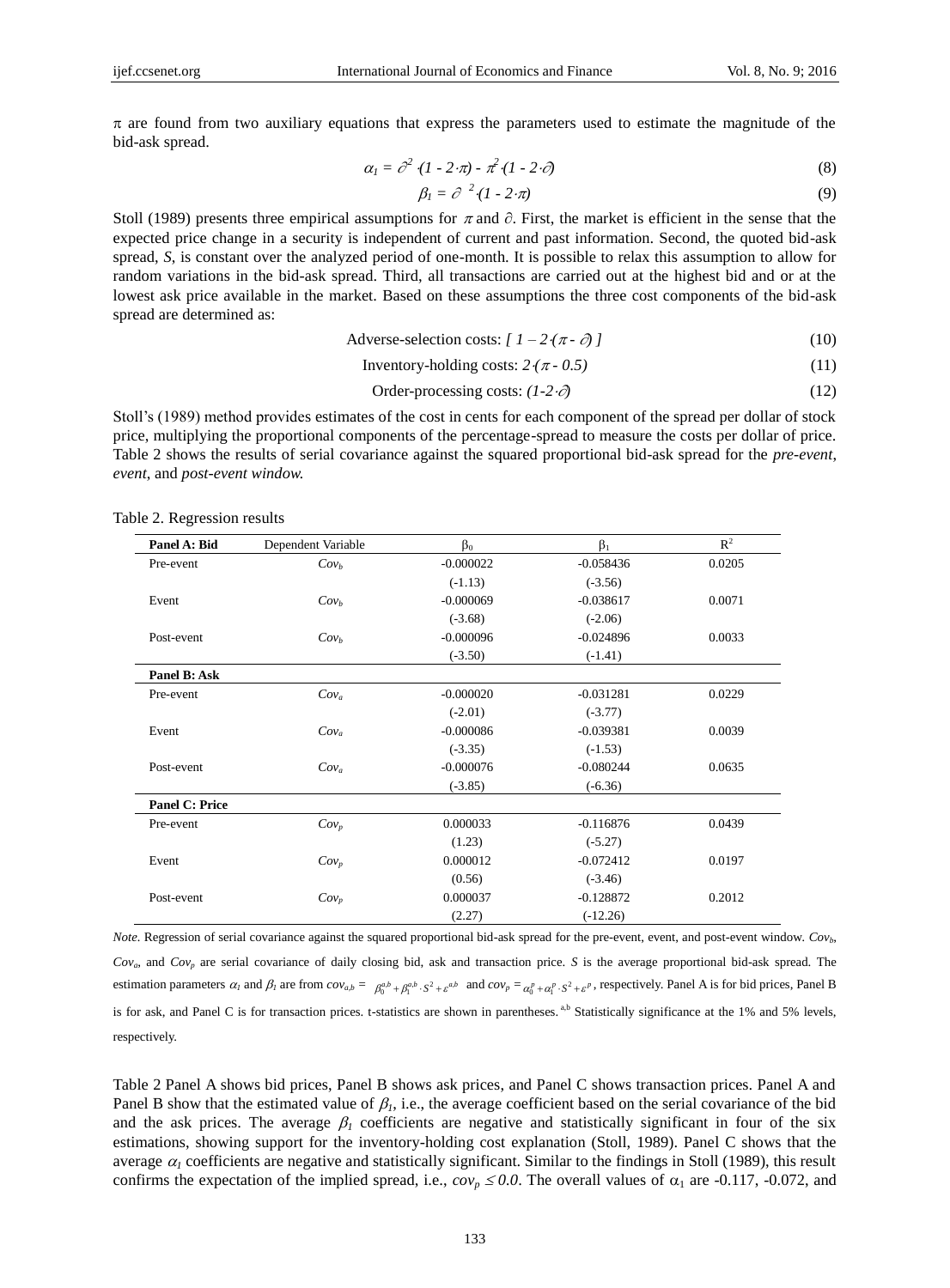-0.129 in the *pre-event*, *event*, and *post-event window*, respectively. The cross-sectional variation of the serial covariance that is explained by the squared bid-ask spread are 4.39 percent, 1.97 percent, and 20.12 percent in the *pre-event*, *event*, and *post-event window*, respectively.

Under an assumption of market efficiency, the expected value for both  $\alpha_0$  and  $\beta_0$  is 0.0. However, the estimated values are significant in six of the nine estimations. The estimation using transaction prices suggests that  $\alpha_0$  is small and positive, while the estimations based on bid and ask prices,  $\beta_0$  is small and negative. Stoll (1989) argues that positive intercepts reflects a form of market efficiency due to a delay in price adjustments. He further argues that the negative intercepts,  $\beta_0$ , reflect the differences in actual transaction sizes that exceed the transaction implied by the quoted bid-ask spread. The relationship between the quoted and realized spread is further examined using the following equations:

$$
cov_p = \alpha_0 + \alpha_1 S^2 + \alpha_2 S^2 X \qquad (13)
$$

$$
cov_{a,b} = \beta_0 + \beta_1 S^2 + \beta_2 S^2 X \qquad (14)
$$

where  $a_1 = \alpha_1 + \alpha_2 X$  and  $b_1 = \beta_1 + \beta_2 X$ . The serial covariance can be explained by the average stock price, the average daily volume divide by outstanding shares, the turnover ratio the average daily volume divided by outstanding shares, and the average market value. The turnover ratio is indicative of the degree of informational trading, and therefore reflects the adverse-selection costs. It is further expected that the transition from the *pre-event* to the *event window* around earnings announcements exhibits an increase in information asymmetry. Roll (1984) shows that the implied spread is related to firm size. Stoll (1989) argues that the quoted spread is related to the transaction volume, the stock price, the number of market makers, and the underlying risk of the security. He also argues that in the absence of information asymmetry, trading happens in proportions to the outstanding transaction amount. Affleck-Graves et al. (1994) argue that important elements of the bid-ask spreads are measured by the structure of trading and stock specific characteristics.

| Dependent            |          | Pre-Event window |               |               |       |                               | Event window  |                 |       | Post-Event window                   |               |                |       |
|----------------------|----------|------------------|---------------|---------------|-------|-------------------------------|---------------|-----------------|-------|-------------------------------------|---------------|----------------|-------|
| Variable             | X        | $\alpha_0$       | $\alpha_1$    | $\alpha_2$    | $R^2$ | $\alpha_0$                    | $\alpha_1$    | $\alpha_2$      | $R^2$ | $\alpha_0$                          | $\alpha_1$    | $\alpha_2$     | $R^2$ |
| Cov <sub>price</sub> | Price    | 0.000037         | $-0.0001$     | $-0.1027$     | 0.045 | 0.000004                      | 0.0001        | $-0.1050$       | 0.031 | 0.000039                            | 0.0000        | $-0.1360$      | 0.202 |
|                      |          | (1.35)           | $(-0.86)$     | $(-3.71)^{b}$ |       | (0.18)                        | $(2.65)^{b}$  | $(-4.32)^{b}$   |       | $(2.32)^{b}$                        | (0.83)        | $(-10.06)^{b}$ |       |
|                      | Volume   | 0.000028         | 0.0015        |               |       | $-0.1272$ 0.050 $-0.000026$   | $-0.0001$     | 0.0317          | 0.007 | 0.000008                            | 0.0011        | $-0.0726$      | 0.063 |
|                      |          | (0.89)           | (0.87)        | $(-5.16)^{b}$ |       | $(-1.44)$                     | $(-0.09)$     | $(1.83)^{a}$    |       | (0.49)                              | (1.08)        | $(-5.60)^{b}$  |       |
|                      | Turnover | 0.000026         | 0.7731        |               |       | $-0.1303$ $0.052$ $-0.000031$ | 0.5976        | 0.0288          | 0.010 | 0.000010                            | $-0.0802$     | $-0.0664$      | 0.061 |
|                      |          | (0.82)           | (1.20)        | $(-5.26)^{b}$ |       | $(-1.74)$                     | (1.36)        | (1.67)          |       | (0.57)                              | $(-0.17)$     | $(-5.47)^{b}$  |       |
|                      | Market   | 0.000024         | 0.0000        | $-0.1311$     | 0.052 | 0.000003                      | 0.0000        | $-0.0782$ 0.022 |       | 0.000053                            | 0.0000        | $-0.1206$      | 0.246 |
|                      |          | (0.88)           | $(2.27)^{b}$  | $(-5.69)^{b}$ |       | (0.12)                        | (1.13)        | $(-3.61)^{b}$   |       | $(3.24)^{b}$                        | $(-5.15)^{b}$ | $(-10.62)^{b}$ |       |
| Cov <sub>ask</sub>   | Price    | $-0.000010$      | $-0.0001$     | 0.0050        |       | 0.079 -0.000081               | $-0.0001$     |                 |       | $-0.0178$ 0.007 $-0.000071$         | 0.0000        | $-0.1094$      | 0.077 |
|                      |          | $(-0.96)$        | $(-6.06)^{b}$ | (0.50)        |       | $(-3.10)^{b}$                 | $(-1.42)$     | $(-0.60)$       |       | $(-3.59)^{b}$                       | $(2.91)^{b}$  | $(-6.78)^{b}$  |       |
|                      | Volume   | $-0.000024$      | 0.0003        | $-0.0297$     |       | $0.020 - 0.000097$            | 0.0001        |                 |       | $-0.0319$ $0.002$ $-0.000077$       | 0.0038        | $-0.1001$      | 0.072 |
|                      |          | $(-1.99)^{a}$    | (0.53)        | $(-3.19)^{b}$ |       | $(-3.17)^{b}$                 | (0.05)        | $(-1.08)$       |       | $(-3.69)^{b}$                       | $(2.97)^{b}$  | $(-6.10)^{b}$  |       |
|                      | Turnover | $-0.000024$      | 0.2413        |               |       | $-0.0311$ $0.021$ $-0.000097$ | 0.0136        |                 |       | $-0.0320$ $0.002$ $-0.000076$       | 0.3462        | $-0.0828$      | 0.056 |
|                      |          | $(-2.07)^{b}$    | (0.99)        | $(-3.32)^{b}$ |       | $(-3.15)^{b}$                 | (0.02)        | $(-1.09)$       |       | $(-3.57)^{b}$                       | (0.59)        | $(-5.35)^{b}$  |       |
|                      | Market   | $-0.000019$      | 0.0000        |               |       | $-0.0292$ $0.024$ $-0.000090$ | 0.0000        |                 |       | $-0.0412$ $0.004$ $-0.000068$       | 0.0000        | $-0.0950$      | 0.081 |
|                      |          | $(-1.87)^{a}$    | $(-0.87)$     | $(-3.37)^{b}$ |       | $(-3.29)^{b}$                 | (0.33)        | $(-1.55)$       |       | $(-3.42)^{b}$                       | $(-0.07)$     | $(-6.85)^{b}$  |       |
| $Cov_{bid}$          | Price    | $-0.000009$      | $-0.0002$     |               |       | $-0.0125$ 0.044 $-0.000061$   | $-0.0001$     |                 |       | $-0.0038$ $0.024$ $-0.000095$       | 0.0000        | $-0.0339$      | 0.004 |
|                      |          | $(-0.44)$        | $(-3.81)^{b}$ | $(-0.61)$     |       | $(-3.24)^{b}$                 | $(-3.16)^{b}$ | $(-0.18)$       |       | $(-3.41)^{b}$                       | (0.65)        | $(-1.50)$      |       |
|                      | Volume   | $-0.000028$      | $-0.0008$     |               |       | $-0.0580$ $0.022$ $-0.000073$ | $-0.0012$     |                 |       | $-0.0368$ $0.010$ $-0.000065$       | 0.0022        | $-0.1225$      | 0.051 |
|                      |          | $(-1.15)$        | $(-0.62)$     | $(-3.11)^{b}$ |       | $(-3.38)^{b}$                 | $(-1.24)$     | $(-1.76)^a$     |       | $(-2.11)^{b}$                       | (1.17)        | $(-5.02)^{b}$  |       |
|                      | Turnover | $-0.000029$      | $-0.0326$     |               |       | $-0.0599$ $0.021$ $-0.000077$ | $-0.0148$     |                 |       | $-0.0383$ 0.007 $-0.000056$         | $-0.7606$     | $-0.1065$      | 0.050 |
|                      |          | $(-1.23)$        | $(-0.07)$     | $(-3.19)^{b}$ |       | $(-3.51)^{b}$                 | $(-0.03)$     | $(-1.83)^{a}$   |       | $(-1.78)^{a}$                       | $(-0.88)$     | $(-4.67)^{b}$  |       |
|                      | Market   | $-0.000025$      | 0.0000        |               |       | $-0.0627$ 0.022 $-0.000066$   | 0.0000        |                 |       | $-0.0372$ 0.007 $-0.000112$ 0.00091 |               | $-0.0647$      | 0.058 |
|                      |          | $(-1.26)$        | (0.95)        | $(-3.66)^{b}$ |       | $(-3.31)^{b}$                 | $(-0.35)$     | $(-1.92)^{a}$   |       | $(-4.12)^{b}$                       | $(5.78)^{b}$  | $(-3.40)^{b}$  |       |

Table 3. Explanation of the bid-ask spread

*Note.* The sample includes earnings announcements from firms on the Copenhagen Stock Exchange between 1989 and 1996. The pre-event window is from 45 days to 16 day before an earnings announcement. The event window is from 15 days before to 15 days after an announcement. The post-event is 16 to 45 days after earnings announcement. *Covb*, *Cova,* and *Cov<sup>p</sup>* are serial covariance of daily closing bid, ask and transaction price. *Price* is the cross-sectional average stock price for each event window. *Volume* is the average trading volume in the month. *Turnover* is the average cross-sectional turnover ratio for each period. Market value is the average market value of the firms in the sample. t-statistics are shown in parentheses.  $a<sub>1</sub>b$  Statistically significance at the 1% and 5% levels, respectively.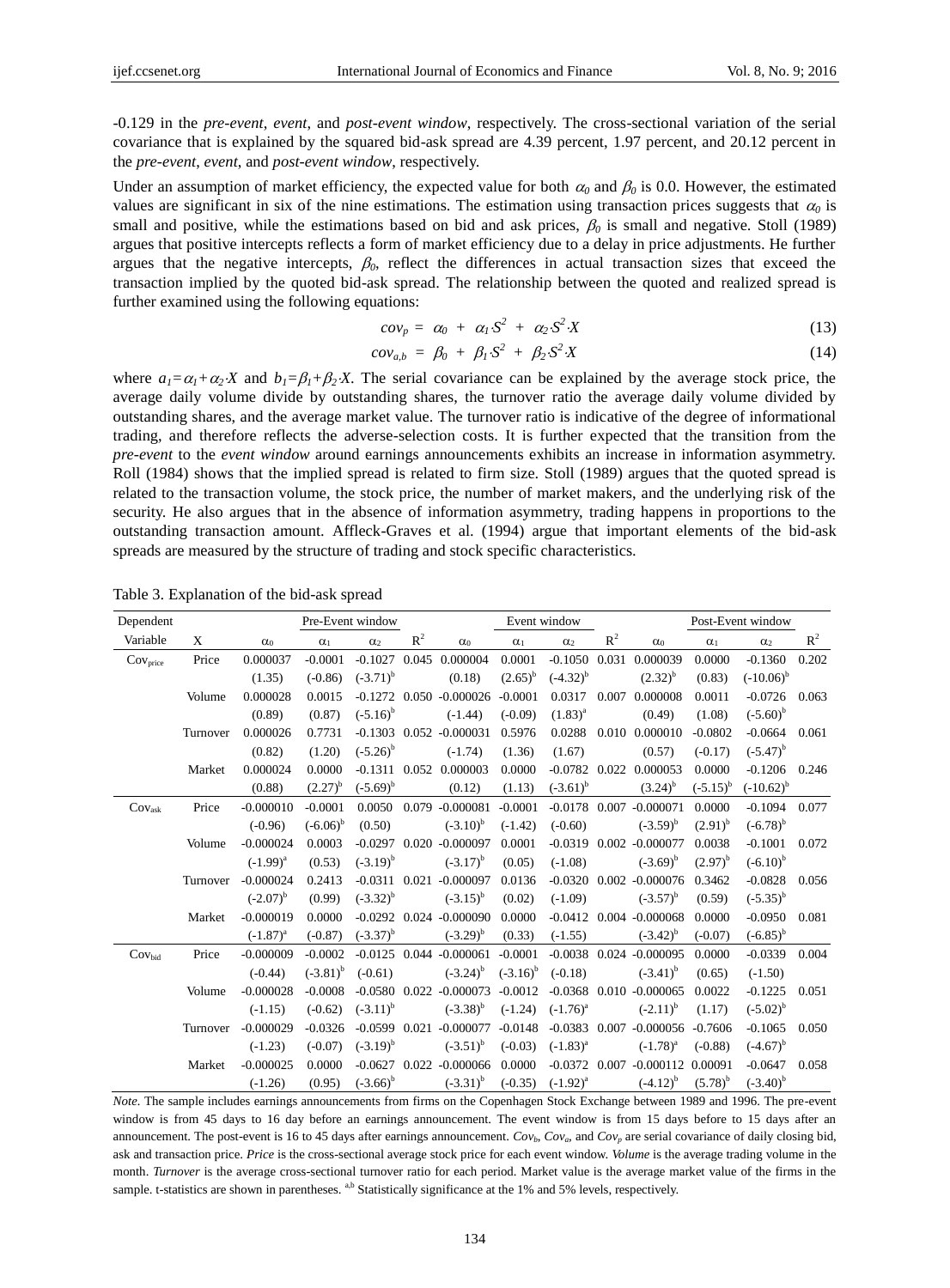Table 3 presents a possible explanation of the economic magnitude of the bid-ask spread. It shows that the stock characteristics do not influence the estimation parameter,  $\alpha_1$ . Table 3 further shows that the cross-sectional difference is reflected in the bid-ask spread and not in the price parameters. The results suggest that the parameter  $\alpha_1$  is not dependent on the stock characteristics of companies listed on CSE. The positive turnover ratio implies that the greater the turnover, the lesser the serial covariance. The stock price coefficient in *covprice* is negative and statistically significant, while the coefficient in  $cov_{a,b}$  is only significant and negative in one of six regressions. The negative coefficient implies that higher stock prices lead to higher negative covariance.

#### **4. The Cost Components of the Bid-Ask Spread**

### *4.1 Change in the Bid-Ask Spread and the Cost Components*

Panel A of Table 4 shows that the information asymmetry changes around earnings announcements made by companies on the Danish stock market. The adverse-selection costs increase from 55 percent to 72 percent of the quoted proportional bid-ask spread. Following earnings announcements in the *post-event window*, the adverse-selection costs decrease to 51 percent. The difference in the components between the *event* and *pre-event windows* and *event* and *post-event windows* is 16.4 percent and -20.6 percent. These findings are consistent with the findings in Kim and Verrecchia (1994) and Krinsky and Lee (1996). The results suggest that earnings announcements provide important pricing information by supplying the informed traders with information advantages over market makers. This also implies that the information disadvantage does not induce the market makers to increase the bid-ask spread.

Table 4 shows that the inventory-holding costs around earnings announcements are reduced to 18.9 percent from 26.7 percent in the pre-event window; however, the change is not statistically significant. (Note 6) The inventory-holding costs increase by 12.28 percent after the event window, which may be due to the increase in volume and turnover. Krinsky and Lee (1996) argue that higher volume induces the market makers to tighten the spread because of economics of scale while the increase in volatility induces wider spread, because of the risk of holding inventory. The order-processing cost declines from 17.9 percent in the pre-event window to 9.3 percent in the event window, the change is not statistically significant.

The quoted spread is the expected difference between a purchase price and a sale price, i.e., the spread is  $2\cdot(\pi-\partial)$ . This spread represents the market makers' expected profit, but changes to the realized spread from this expectation indicate a decrease in the market makers' realized profit. As shown in Table 4 Panel B, the magnitude of the change in cost components per dollar. The adverse-selection costs of an average stock price at 486.12 (DKK) during the post-event window (see Table 1) decreases by 57.75 (DKK), while the average realized bid-ask spread increases by 281.89 (DKK) per round trip transaction.

|                                          |           | <b>Estimated Components</b> |            | Difference      |                   |                    |  |
|------------------------------------------|-----------|-----------------------------|------------|-----------------|-------------------|--------------------|--|
|                                          | Pre-Event | Event                       | Post-Event | Event-Pre-Event | Post-Event        | $Post - Pre-Event$ |  |
| Panel A: Proportion of Percentage Spread |           |                             |            |                 |                   |                    |  |
| Adverse selection cost                   | 0.5534    | 0.7170                      | 0.5110     | 0.1636          | $-0.2060$         | $-0.0424$          |  |
|                                          |           |                             |            | (0.406)         | (0.295)           | (0.829)            |  |
| Inventory holding cost                   | 0.2673    | 0.1897                      | 0.3126     | $-0.0775$       | 0.1228            | 0.0453             |  |
|                                          |           |                             |            | (0.301)         | (0.204)           | (0.380)            |  |
| Order processing cost                    | 0.1793    | 0.0933                      | 0.1765     | $-0.0861$       | 0.0832            | $-0.0029$          |  |
|                                          |           |                             |            | (0.253)         | (0.259)           | (0.491)            |  |
| Panel B: Cost per Dollar of Price        |           |                             |            |                 |                   |                    |  |
| Adverse selection cost                   | 0.9521    | 1.2311                      | 1.1123     | 0.2789          | $-0.1188$         | 0.1602             |  |
|                                          |           |                             |            | (0.156)         | (0.546)           | (0.416)            |  |
| Inventory holding cost                   | 0.4598    | 0.3258                      | 0.6804     | $-0.1340$       | 0.3547            | 0.2206             |  |
|                                          |           |                             |            | (0.183)         | $(0.008)^{\circ}$ | $(0.068)^{a}$      |  |
| Order processing cost                    | 0.3085    | 0.1601                      | 0.3841     | $-0.1484$       | 0.2240            | 0.0756             |  |
|                                          |           |                             |            | (0.125)         | $(0.041)^{b}$     | (0.279)            |  |

Table 4. Components in the bid-ask spread

*Note.* Components of the bid-ask spread are estimate for the pre-event, event, and post event window. Stoll's (1989) methodology is used to estimate the spread. The pre-event window is from 45 days to 15 day before an earnings announcement. The event window is from 15 days before to 15 days after an announcement. The post-event is 15 to 45 days after earnings announcement. The sample includes a total of 690 announcements from firms on the Copenhagen Stock Exchange from 1989 to 1996. The cost per dollar of price estimates are obtained by multiplying proportional spread with the mean percentage spread, similar to the methodology by Affleck-Graves, Hedge, and Miller (1994). The p-values in parentheses are obtained using a bootstrap simulation involving 10,000 replications. <sup>a,b,c</sup> Statistically significance at the 10, 5, and 1 percent levels, respectively.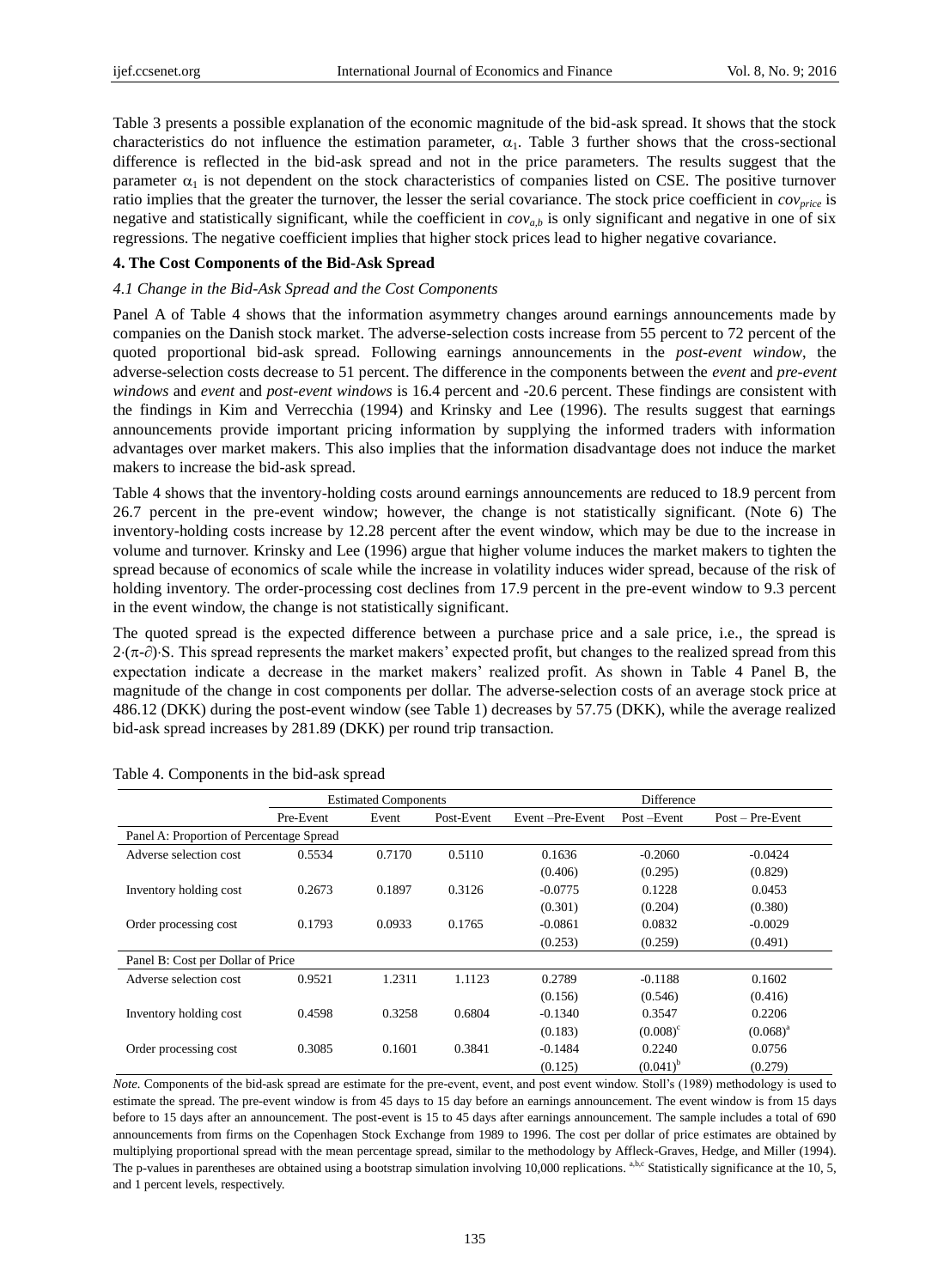Table 4 shows an increase in the adverse-selection cost, suggesting a change in information asymmetry. Krinsky and Lee (1996) find a similar increase in the adverse-selection cost that is statistically significant from 59.5 percent to 76.4 percent in the pre-event window to the event window. The inventory-holding and order-processing costs decrease by approximately 10 percent, suggesting that earnings announcements on the Danish stock market do not have a statistically significant impact on the realized spread, but it may increase information asymmetry. Similar to Krinsky and Lee (1996), Stoll (1989) finds an adverse-selection cost of 47 percent. In contrast, Venkatesh and Chiang (1986) find no increase in the information asymmetry unless the announcement of earnings is followed by another announcement in which there is a significant increase in the information asymmetry. Affleck-Graves et al. (1994) find that the adverse-selection cost is 50 percent on NYSE and 36 percent on NASDAQ, the inventory-holding cost is 47 percent for NYSE and 17 percent for NASDAQ, and the order-processing cost is 1 percent for NYSE and 47 percent NASDAQ. Thus, the economic magnitude of changes on the cost components on the Danish stock market around earnings announcements are similar to observed cost components on NYSE and NASDAQ.

## *4.2 Positive and Negative Earnings Surprises*

Table 5 separates the announcements of earnings on the Danish stock market into positive and negative earnings surprises. Panel A in Table 5 shows that the change in the cost components of the realized spread among positive earnings surprises is statistically significant between the pre-event window and the event window. The inventory-holding cost increases from 15.9 percent to 25.5 percent, which implies that the market makers are holding more non-preferable inventory in order to maintain their liquidity service. To outweigh inventory-holding costs, the market makers reduce the order-processing costs. The realized spread, however, does not change in the case of positive earnings surprises, implying less information asymmetry among market participants. The cost per dollar of price for positive earnings surprises in Panel B shows an increase in the inventory-holding costs and a decrease in the order-processing costs, implying a decrease in the adverse-selection costs for an average stock price of DKK 538.25 around positive earnings surprises of DKK 3.45 (øre) during the event window. The average realized bid-ask spread increases by DKK 76.59 (øre) per round-trip transaction.

| <b>Positive Earnings Surprises</b>         |           |                             |                                    |                   |                   |                |  |  |  |  |
|--------------------------------------------|-----------|-----------------------------|------------------------------------|-------------------|-------------------|----------------|--|--|--|--|
|                                            |           | <b>Estimated Components</b> |                                    |                   | <b>Difference</b> |                |  |  |  |  |
|                                            | Pre-Event | Event                       | Post-Event                         | Event-Pre-Event   | Post-Event        | Post-Pre-Event |  |  |  |  |
| Panel A: Proportional of Percentage Spread |           |                             |                                    |                   |                   |                |  |  |  |  |
| Adverse selection cost                     | 0.6392    | 0.5656                      | 0.6325                             | $-0.0736$         | 0.0669            | $-0.0067$      |  |  |  |  |
|                                            |           |                             |                                    | (0.708)           | (0.734)           | (0.973)        |  |  |  |  |
| Inventory holding cost                     | 0.1591    | 0.4142                      | 0.3069                             | 0.2551            | $-0.1073$         | 0.1478         |  |  |  |  |
|                                            |           |                             |                                    | $(0.043)^{b}$     | (0.235)           | (0.159)        |  |  |  |  |
| Order processing cost                      | 0.2017    | 0.0203                      | 0.0606                             | $-0.1814$         | 0.0404            | $-0.1411$      |  |  |  |  |
|                                            |           |                             |                                    | $(0.080)^{a}$     | (0.374)           | (0.137)        |  |  |  |  |
| Panel B: Cost per Dollar of Price          |           |                             |                                    |                   |                   |                |  |  |  |  |
| Adverse selection cost                     | 0.7229    | 0.7166                      | 0.8507                             | $-0.0064$         | 0.1341            | 0.1278         |  |  |  |  |
|                                            |           |                             |                                    | (0.974)           | (0.496)           | (0.516)        |  |  |  |  |
| Inventory holding cost                     | 0.1799    | 0.5247                      | 0.4127                             | 0.3448            | $-0.1120$         | 0.2328         |  |  |  |  |
|                                            |           |                             |                                    | $(0.010)^{\circ}$ | (0.225)           | $(0.058)^{a}$  |  |  |  |  |
| Order processing cost                      | 0.2282    | 0.0257                      | 0.0816                             | $-0.2025$         | 0.0559            | $-0.1466$      |  |  |  |  |
|                                            |           |                             |                                    | $(0.058)^{a}$     | (0.332)           | (0.128)        |  |  |  |  |
|                                            |           |                             | <b>Negative Earnings Surprises</b> |                   |                   |                |  |  |  |  |
| Panel C: Proportional of Percentage Spread |           |                             |                                    |                   |                   |                |  |  |  |  |
| Adverse selection cost                     | 0.3046    | 0.6286                      | 0.6994                             | 0.3239            | 0.0709            | 0.3948         |  |  |  |  |
|                                            |           |                             |                                    | $(0.099)^{a}$     | (0.719)           | $(0.045)^{b}$  |  |  |  |  |
| Inventory holding cost                     | 0.2849    | 0.0829                      | 0.2613                             | $-0.2020$         | 0.1784            | $-0.0236$      |  |  |  |  |
|                                            |           |                             |                                    | $(0.087)^{a}$     | (0.115)           | (0.0437)       |  |  |  |  |
| Order processing cost                      | 0.4105    | 0.2886                      | 0.0393                             | $-0.1219$         | $-0.2493$         | $-0.3712$      |  |  |  |  |
|                                            |           |                             |                                    | (0.173)           | $(0.027)^{b}$     | $(0.002)^{c}$  |  |  |  |  |

## Table 5. Components of the bid-ask spread for positive and negative surprises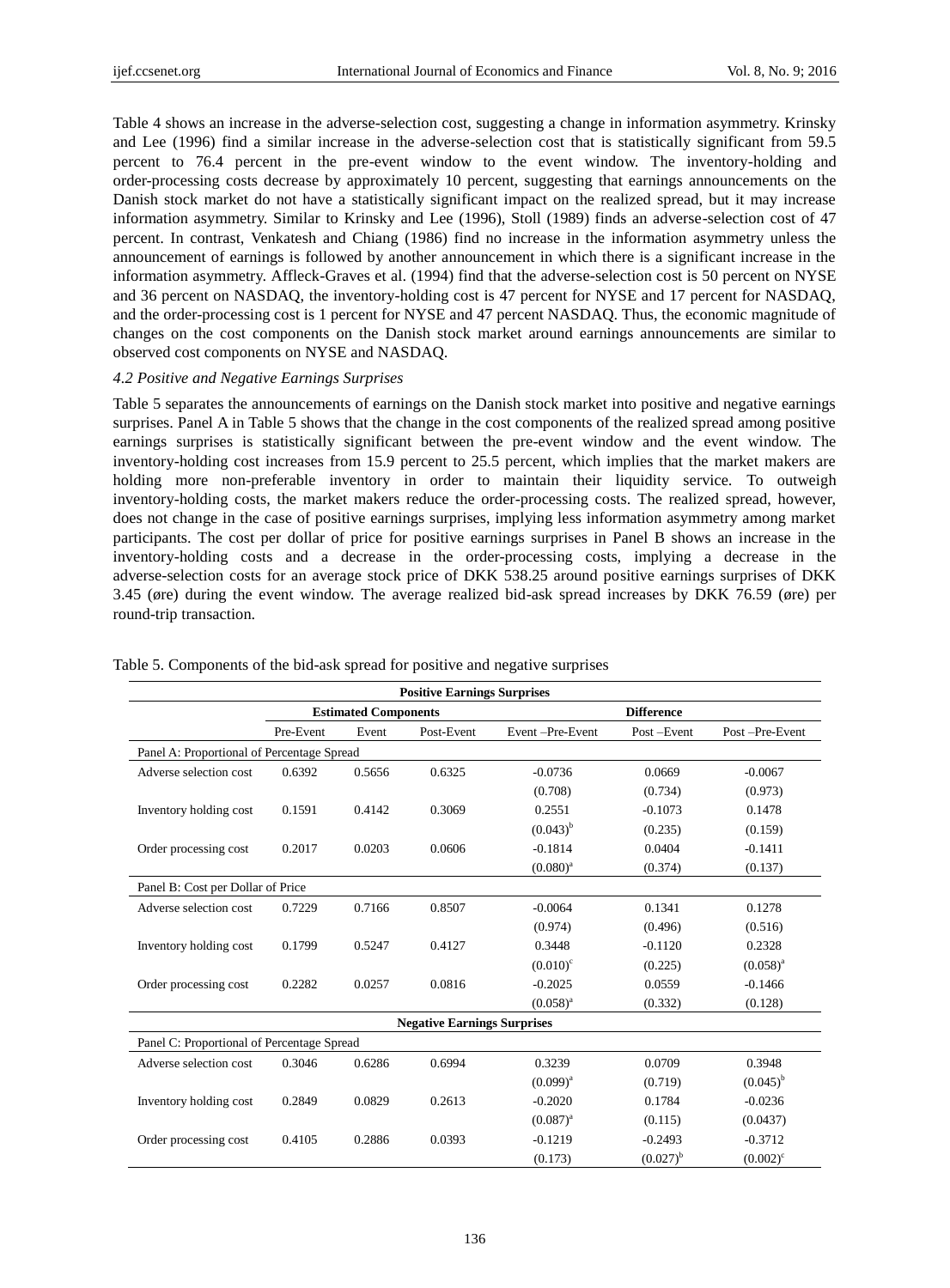| Panel D: Cost per Dollar of Price |        |        |        |               |                   |                   |  |  |  |  |
|-----------------------------------|--------|--------|--------|---------------|-------------------|-------------------|--|--|--|--|
| Adverse selection cost            | 0.4963 | 0.9963 | 1.0443 | 0.5000        | 0.0480            | 0.5480            |  |  |  |  |
|                                   |        |        |        | $(0.011)^{b}$ | (0.801)           | $(0.005)^{\circ}$ |  |  |  |  |
| Inventory holding cost            | 0.4641 | 0.1313 | 0.3901 | $-0.3328$     | 0.2587            | $-0.0740$         |  |  |  |  |
|                                   |        |        |        | $(0.013)^{b}$ | $(0.041)^{b}$     | (0.309)           |  |  |  |  |
| Order processing cost             | 0.6686 | 0.4574 | 0.0586 | $-0.2113$     | $-0.3987$         | $-0.6100$         |  |  |  |  |
|                                   |        |        |        | $(0.051)^{a}$ | $(0.001)^{\circ}$ | $(0.000)^{\circ}$ |  |  |  |  |

*Note.* Components of the bid-ask spread are estimate for the pre-event, event, and post event window. Stoll's (1989) methodology is used to estimate the spread. The pre-event window is from 45 days to 15 day before an earnings announcement. The event window is from 15 days before to 15 days after an announcement. The post-event is 15 to 45 days after earnings announcement. The sample includes a total of 690 announcements from firms on the Copenhagen Stock Exchange from 1989 to 1996. The cost per dollar of price estimates are obtained by multiplying proportional spread with the mean percentage spread, similar to the methodology by Affleck-Graves, Hedge, and Miller (1994). The p-values in parentheses are obtained using a bootstrap simulation involving 10,000 replications. a,b,c Statistically significance at the 10, 5, and 1 percent levels, respectively.

Panel C in Table 5 shows an increase in the information asymmetry that is statistically significant between the pre-event window, the event window, and the post-event window for negative earnings surprises. The negative 20.2 percent decrease in inventory-holding costs implies that market makers hold less inventory in which information asymmetry exists. Between the event window and the post-event window, the inventory-holding cost is reversed, implying that the change in the realized bid-ask spread is temporary in the event window. The decrease from 69.5 percent to 37.2 percent in the realized spread (or gross profit) from pre-event window to event window suggests that it is costly for the market makers when trading with informed market participants.

Panel D shows the cost per dollar of price for negative earnings surprises decrease in the inventory-holding and order-processing costs. This change in transaction costs is statistically significant. The economic magnitude of a change in the adverse-selection costs around negative earnings surprises for an average stock price of DKK 452.46 increases by DKK 2.26 during the event window.

Overall, the results in Table 5 show an increasing and statistically significant adverse-selection cost around negative earnings surprises. The component represents 62.9 percent (30.5 percent) of the quoted bid-ask spread for the event (pre-event) window. A result that implies information asymmetry among market participants and more information uncertainty around negative earnings surprises than around positive earnings surprises. One possible explanation is that earnings information below expected creates increased uncertainty among market participants. The results support the hypothesis of an increase in the adverse-selection costs of the bid-ask spread. The results further support the hypothesis by Krinsky and Lee (1996) that the adverse-selection cost continues to be elevated following negative earnings surprises. Thus, the bid-ask spread increases around negative earnings announcement based on data from the small Danish stock market is caused by concerns about asymmetric information that is more pronounced than the reduction in inventory and order-processing costs caused by higher trading volume.

#### **5. Conclusion**

The changes in the realized bid-ask spread cost components around earnings announcements on the Danish stock market suggest that earnings surprises convey pricing information and significant informational asymmetry between market makers and informed traders. The cost component of the bid-ask spread on the Danish stock market is similar to that of large and more active capital markets. Around earnings announcements, adverse-selection costs and the trading volume increase, while the inventory-holding and order-processing costs decrease, resulting in no significant variation to the quoted bid-ask spread. This result indicates that earnings announcements are correlated with an increase in information asymmetry among market participants, with informed traders obtaining a greater informational advantage over market makers beyond the level of information asymmetry communicated by trading volume.

The realized bid-ask spread also does not change for positive surprises, but does significantly increase around negative surprises, suggesting greater the information asymmetry around unexpectedly negative earnings announcements. This suggests a differential in information asymmetry among market participants between positive and negative earnings surprises, with greater information asymmetry around the latter. The change in the realized bid-ask spread for negative surprises is temporary in the event window, implying a higher cost for market makers to trade with informed market participants around bad news.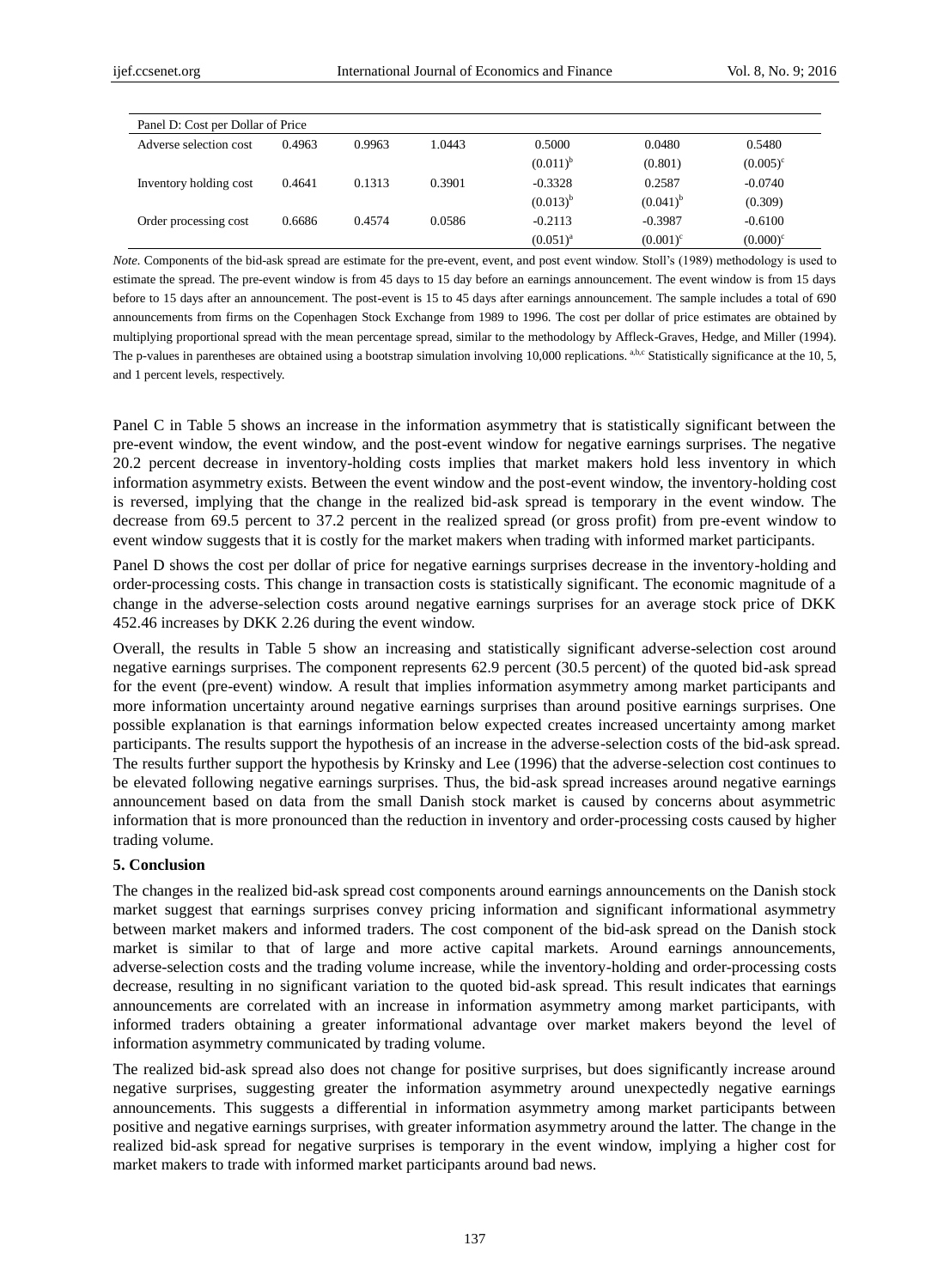#### **Acknowledgments**

The views expressed in this article are solely those of the author, who is responsible for the content, and which does not necessarily represent the views of The Brattle Group.

#### **References**

- Affleck-Graves, J., Hedge, S. P., & Miller, R. E. (1994). Trading mechanisms and the components of the bid-ask spread. *Journal of Finance, 49*, 1471-1488. http://dx.doi.org/10.1111/j.1540-6261.1994.tb02462.x
- Ajina, A., Danielle, S., & Faten, L. (2015). Corporate Disclosures, Information Asymmetry And Stock-Market Liquidity In France. *The Journal of Applied Business Research, 31*, 1223-1238. http://dx.doi.org/10.19030/jabr.v31i4.9297
- Cambell, J. Y., Andrew, W. L., & MacKinlay, A. C. (1997). *The Economics of Financial Markets*. Princeton University Press.
- Copeland, T., & Galai, D. (1983). Information effects on the bid-ask spread. *Journal of Finance, 38*, 1457-1469. http://dx.doi.org/10.1111/j.1540-6261.1983.tb03834.x
- Foster, F. G., & Viswanathan, S. (1993). Variation in trading volume, return volatility, and trading costs: Evidence on recent price formation models. *Journal of Finance, 48*, 187-211. http://dx.doi.org/10.2307/2328886
- George, T. H., Kaul, G., & Nimalendran, M. (1991). Estimation of the bid-ask spread and its components: A new approach. *Review of Financial Studies, 4*, 623-656. http://dx.doi.org/10.1093/rfs/4.4.623
- Glosten, L. R., & Milgrom, P. R. (1985). Bid, ask, and transaction prices in specialist market with heterogeneously informed traders. *Journal of Financial Economics, 14*, 71-100. http://dx.doi.org/10.1016/0304-405X(85)90044-3
- Gregoriou, A. (2013). Earnings announcements and the components of the bid-ask spread: Evidence from the London Stock Exchange. *Journal of Economic Studies, 40*, 112-126. http://dx.doi.org/10.1108/01443581311283646
- Ho, T., & Stoll, H. (1981). Optimal dealer pricing under transaction and return uncertainty. *Journal of Financial Economics, 10*, 47-74. http://dx.doi.org/10.1016/0304-405X(81)90020-9
- Kim, O., & Verrecchia, R. E. (1994). Market liquidity and volume around earnings announcements. *Journal of Accounting and Economics, 17*, 41-67. http://dx.doi.org/10.1016/0165-4101(94)90004-3
- Krinsky, I., & Lee, J. (1996). Earnings Announcements and the Components of the Bid-Ask Spread. *Journal of Finance, 51*, 1523-1534. http://dx.doi.org/10.1111/j.1540-6261.1996.tb04078.x
- Singh, P., & Pandey, A. (2013). *Estimation of Bid-Ask Spread and its Components in Indian Stock Market based on Trade Prices.* Working paper. http://dx.doi.org/10.2139/ssrn.2353207
- Stoll, H. R. (1989). Inferring the components of the bid-ask spread: Theory and empirical tests. *Journal of Finance, 44,* 115-134. http://dx.doi.org/10.1111/j.1540-6261.1989.tb02407.x
- Tatu, L., & Tatu, D. (2008). Bid-Ask Spread and its Components Estimation for BSE stocks Using Models Based on Autocovariance. *International Trade and Finance Association*, Working paper.
- Venkatesh, P. C., & Chiang, R. (1986). Information asymmetry and the dealer's bid-ask spread: A case study of earnings and dividend announcements. *Journal of Finance, 41*, 1089-1102. http://dx.doi.org/10.1111/j.1540-6261.1986.tb02532.x

## **Notes**

Note 1. See for example Roll (1984), Glosten (1987), Glosten and Harris (1988), Copeland and Galai (1988), Stoll (1989), George, Kaul and Nimalendran (1991), Affleck-Graves, Hedge, and Miller (1994), and Krinsky and Lee (1996).

Note 2. Krinsky and Lee (1996) compare announcement effects with the existence of asymmetric information about expected earnings. They find a correlation between significantly increased adverse-selection costs around earnings announcements and asymmetric information regarding such earnings.

Note 3. For studies of other markets, see for example Tatu and Tatu (2008, Bucharest Stock Exchange), Singh and Pandey (2013, Indian Stock Market), Ajina, Sougne, and Lakhal (2015, French Stock Exchange), and